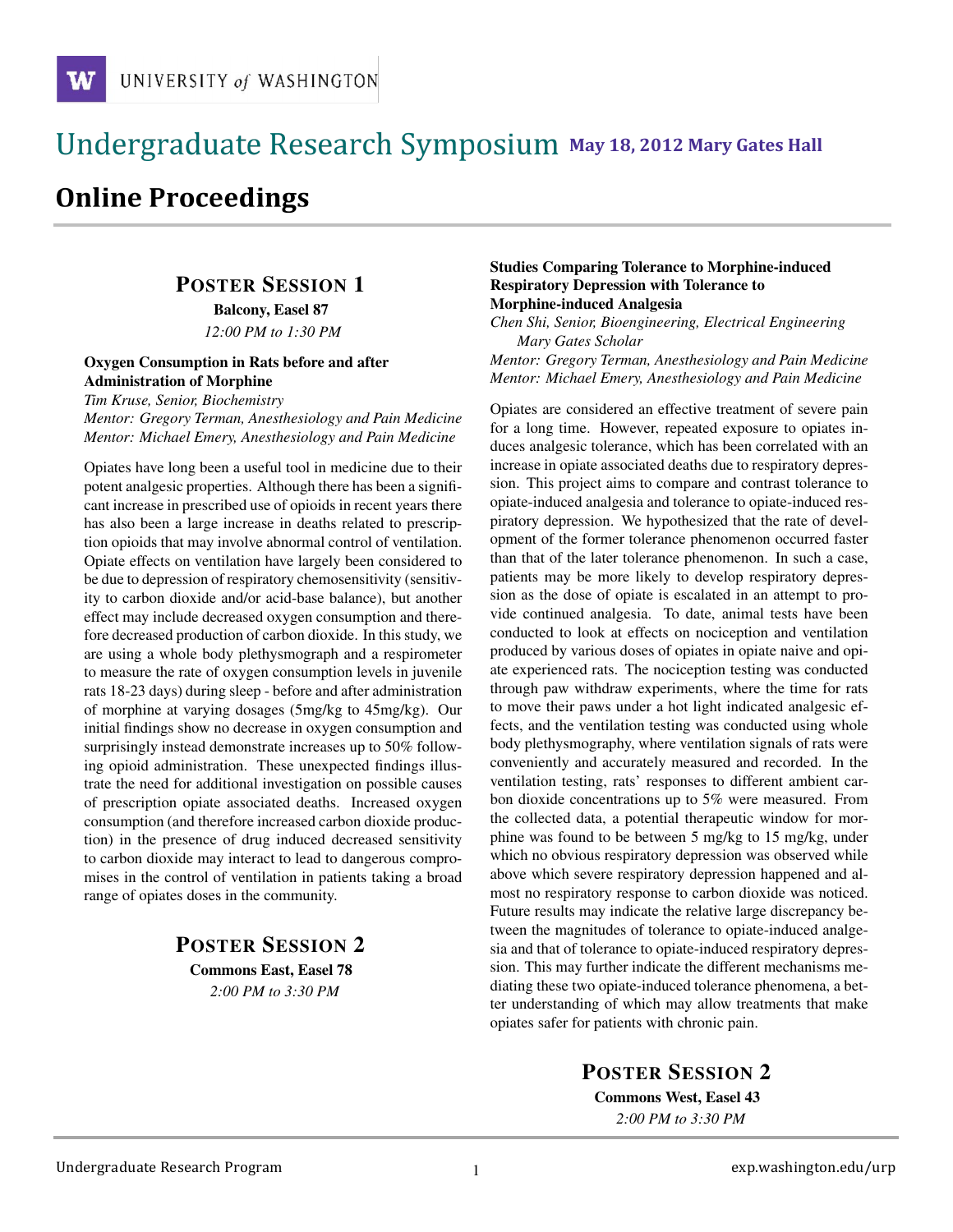#### The Struggle to Control the Story of the Everett Massacre

*Matthew P. (Matthew) Anderson, Senior, History Zesbaugh Scholar Mentor: James Gregory, History Mentor: Ileana Rodriguez-Silva, History*

In the aftermath of the 1916 Everett Massacre, the Industrial Workers of the World (I.W.W.), the City of Everett, and local newspapers struggled to control the story of this armed confrontation, and the ensuing trial of I.W.W. member Thomas Tracy. There has been a great deal written about the Massacre and trial, but limited research on the attempts of labor, political parties, industrialists, and the local community to control the story. To research this topic, I have examined a number of books, along with the *Seattle Daily Times*, the *Everett Daily Herald*, and various regional labor publications. I have also to conducted archival research in various documentary sites, as well as conducting informal interviews with archivists, and people in Everett. I argue that the rhetoric used by the attorneys at the trial, the I. W. W. literature, along with coverage in the local periodicals, provides an example of the larger battle waged for the control of the production of stories and historical memories. This paper uses the depictions of the massacre by various groups to raise broader questions about how memory is produced, and the lengths to which people will go to further their cause, and to have their views elevated to the story of history.

#### POSTER SESSION 2

Commons West, Easel 31 *2:00 PM to 3:30 PM*

#### Taxonomic Diversity of Oligo-Miocene Gophers (Mammalia: Rodentia: Geomyidae: Entoptychinae) using Geometric Morphometrics

*Jennifer W Glusman, Senior, Biology (Physiology) Mentor: Gregory Wilson Mantilla, Biology Mentor: Jonathan Calede*

The fossil record in western Montana and central Oregon of the late Oligocene-early Miocene period, about 20-30 million years ago, presents a rich fauna of gophers (Geomyidae) of the subfamily Entoptychinae. These burrowing creatures may represent up to 25% of the mammalian fauna of certain fossil assemblages. Understanding the ecology of this large population is thus important for interpreting community-wide ecological changes. Prior to investigating their ecology, it is necessary to understand the taxonomic and morphological diversity of these fossil gophers. Previous attempts have been made to differentiate these gophers by using cranial and dental material. However, skulls and dentaries of such small rodents are rarely preserved. Isolated teeth are sometimes the only material available for identification. As a consequence of their abrasive diet, geomyids wear down their teeth over time, erasing potentially diagnostic features of the occlusal surface of the tooth. Therefore, several authors have suggested that differences in the shape of the teeth could be used as a means of species differentiation. This hypothesis has yet to be quantitatively tested. Geometric morphometrics allows such analysis of shape independently of size. This method involves the statistical comparison of geometric coordinates of landmarks placed on an object of interest. I will apply this method to the enamel band of the last premolar and last molar of 140 fossil geomyids. The goal of this study is to test the hypothesis that the shape of Entoptychine teeth can be used as a tool for species differentiation. Preliminary results of the analysis of M3s reveal statistically significant differences between genera. More specifically, the angles of the tooth (tilted anteriorly or posteriorly), its shape (rectangular versus square), and the proximity of its two lophs, appear taxonomically diagnostic. This analysis will allow me to distinguish between gopher taxa, and allow the investigation of their ecology and potential roles in the community.

## SESSION 2D

# PLASTICS TO PLANTS TO TEETH: READING EARTH'S HISTORY

*Session Moderator: Caroline Stromberg, Biology* Mary Gates Hall 238 *3:30 PM to 5:00 PM*

\* Note: Titles in order of presentation.

#### Convergent Evolution of Blade-Like Teeth in Mammals: Correlating Dental Complexity with Diet in Plagiaulacoid Taxa

*Abby Renee Vander Linden, Senior, Biology (Ecology, Evolution & Conservation) Mary Gates Scholar Mentor: Gregory Wilson Mantilla, Biology*

The evolution of a complex structure in organisms that share only a distant evolutionary history provides an opportunity to study the phenomenon of convergent evolution. One such convergent structure is a particular kind of laterally compressed blade-like shearing tooth in mammals known as a plagiaulacoid molar or premolar. Plagiaulacoid dentition has evolved independently in at least four clades of mammals: the rodent-like Mesozoic multituberculates, early primates known as carpolestids, modern and extinct South American shrew opossums, and several families of Australian diprotodont marsupials, including modern and extinct kangaroos, possums, and others. To understand the selective forces that led to the independent evolution of this specialized trait in multiple lineages, I correlated measures of tooth complexity with the known diets of modern plagiaulacoid marsupials, using this data to then infer diet in extinct taxa and compare